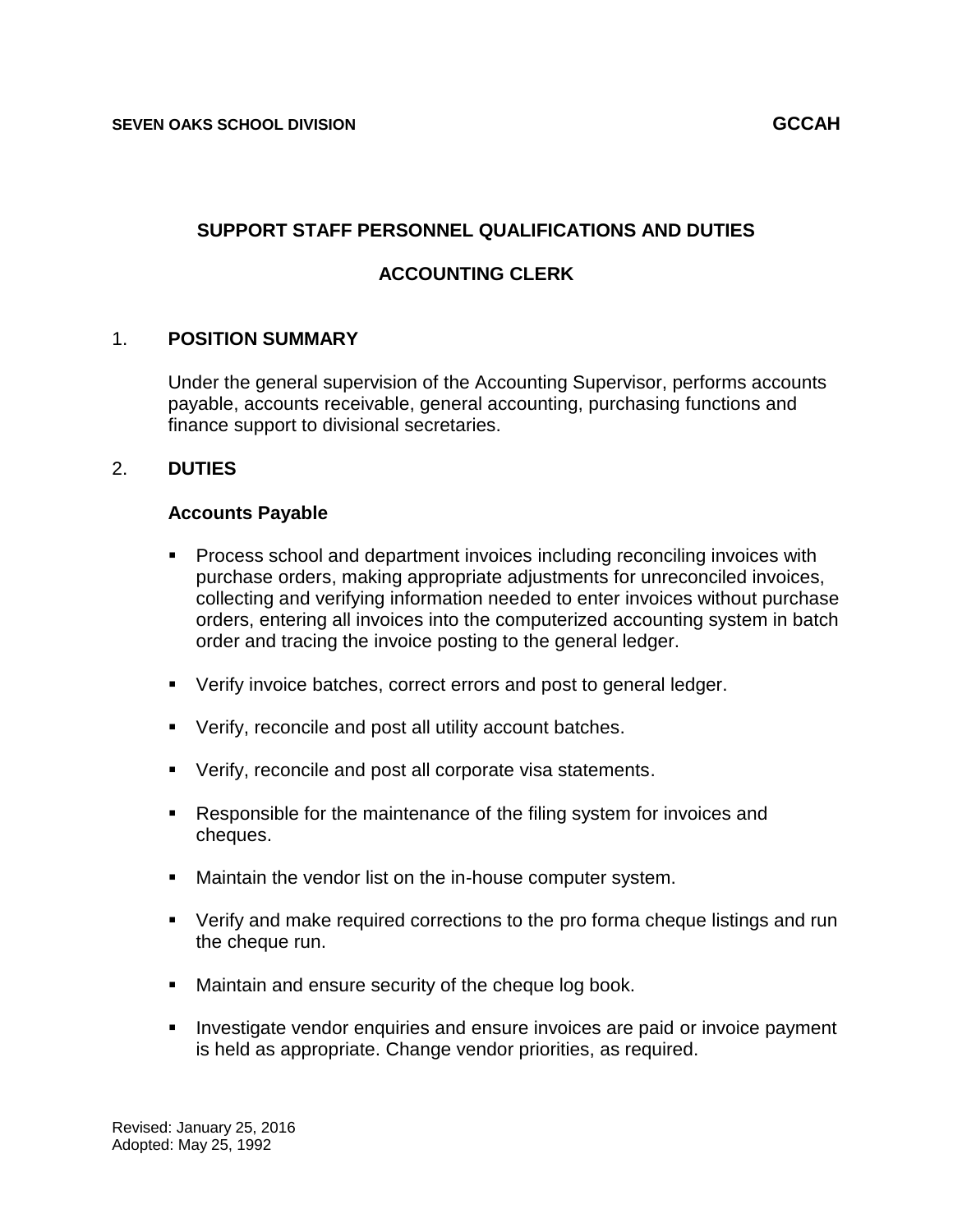### **SEVEN OAKS SCHOOL DIVISION GCCAH**

- Correspond with the custom broker for purchases requiring customs clearance.
- **Prepare cheque list report for Board approval.**
- Process Manitoba Text Book Bureau invoices and monitor grant balance.

### **Accounts Receivable**

- Generate invoices for schools, divisional departments and external organizations.
- **Monitor and collection of outstanding invoices.**
- **Deposit funds and apply payment to outstanding invoices.**
- Responsible for the maintenance of the filing system for customer invoices and payments.

### **Purchasing**

- **Prepare tenders, place advertisements, collate bids received and assist in the** analysis of bids from vendors.
- Upload awarded bids into CIMS system and maintain integrity of the internal tender catalogues.
- Receive and review all purchase orders from the schools and departments.
- **Send and monitor status of purchase orders to suppliers.**
- **Prepare requisitions for all departments at Board Office as required.**

### **General Accounting**

- **Ensure security of monies received into the department.**
- Reconcile Capital, Operating, US and other program bank accounts monthly. Charge for appropriate exchange rates.
- **Monitor and replenish U.S. Funds when necessary.**
- **Prepares material for the annual audit.**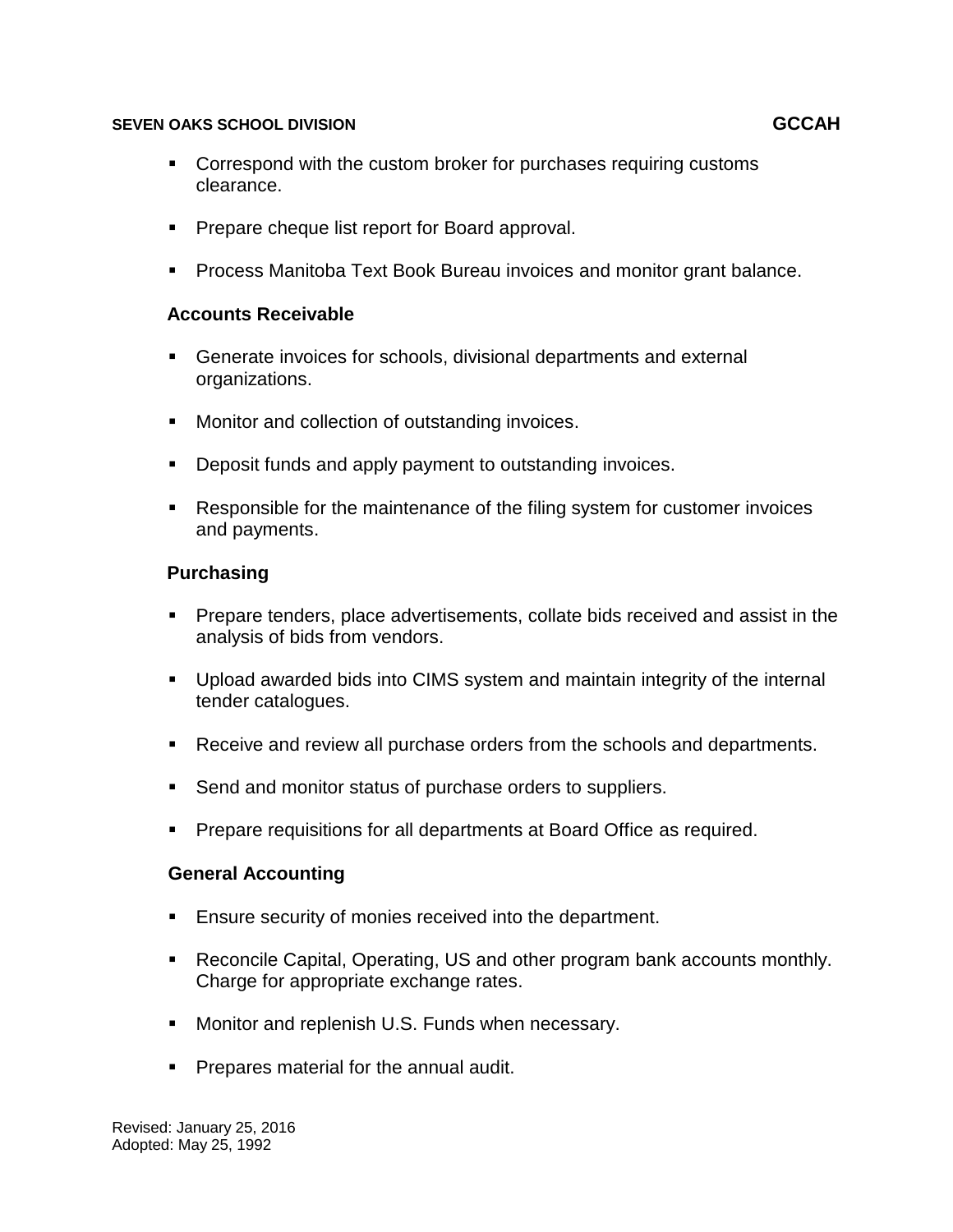#### **SEVEN OAKS SCHOOL DIVISION GCCAH**

- **Process and file journal entries for all departments and schools.**
- **Prepare the monthly Manitoba Provincial Sales Tax return. Reconcile related** accounts for assurance of correct remittance.
- **Prepare the monthly GST rebate and payable claim. Reconcile related** accounts for assurance of correct remittance.
- **Prepare manual cheques.**
- Follow up on stale dated cheques and stop payments to banks.
- **If** Issue cash receipts and prepare the bank deposits.

### **Finance Support**

- Monitor the processing of invoices and purchase orders on the computer system.
- Assist schools by making requested changes to purchase orders and monitoring the school's receiving procedures, taking any corrective measures necessary.
- Communicate with suppliers and division personnel regarding accounts payables, accounts receivable, purchasing and other general financial inquiries.
- Assist staff with in-house computer application problems and provide group or individual in-service training in the use of the in house computer application programs.
- Develop, maintain and present training manuals for accounts payable, accounts receivable, purchasing and general accounting procedures for schools and department secretaries annually or as the need arises.
- Assist the other Accounting Clerks and Accountants with their regular duties as required.
- Liaise with divisional personnel providing support on finance policy and procedures.